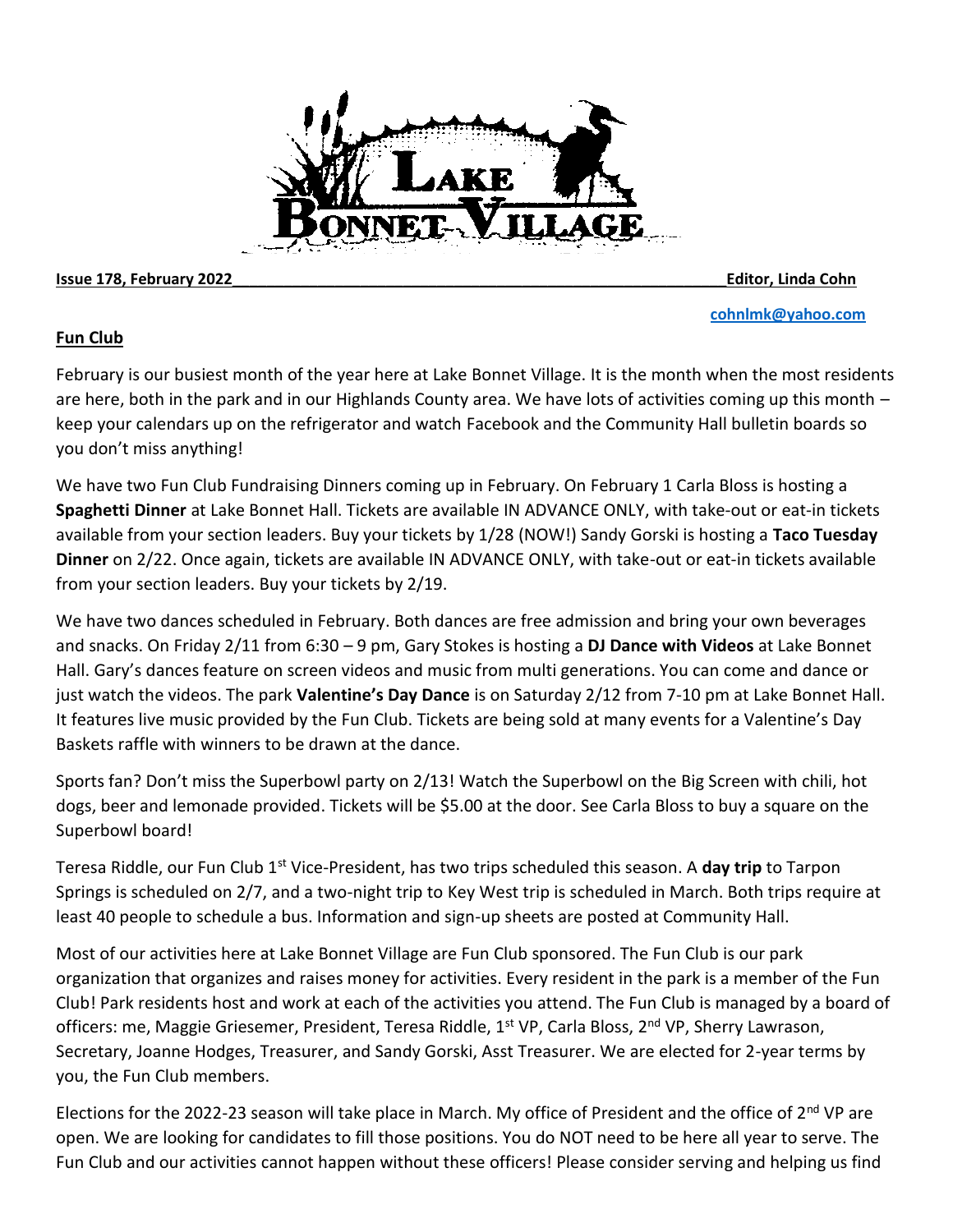candidates for these positions! In addition, Darlene Lamp, our Section Leader coordinator, and boards manager, will be giving up her position in March after many years so we will need a replacement. Interested in getting involved? See one of us on the Fun Club team!

Please join us on the Lake Bonnet Village Facebook Page. Go online to

[www.facebook.com/groups/lakebonnetvillage/](http://www.facebook.com/groups/lakebonnetvillage/) and request to join for park news, updates, and pictures. This is a private group for Lake Bonnet Village Residents (owners & renters). Only members can post or view posts. *Maggie Griesemer*, Lake Bonnet Village Fun Club President

### **Board of Directors Report**

Friendly Information: New Policies adopted by the Board of Directors are:

*Policy 400-10* Adopted by Board of Directors on December 20, 2021.

If there is a problem with a non-share holder who is the second person at a LBV residence, that second person may be asked to leave the park if they refuse to follow the Co-Op rules or is engaging in objectionable behavior.

*Policy 400-11* Adopted by the Board of Directors on January 17, 2022.

Shareholders may not rent to someone who has a rental contract with Lake Bonnet Village Co-Op.

If you come down with Covid, please call notify the office in case you require assistance. Consider warning visitors at your home by posting a sign on your front door. Jerry Winters is the park safety person for questions.

The 20<sup>th</sup> Anniversary party marking LBV's purchase as a Co-Op was scheduled for February 19, 2022, is postponed. It will be rescheduled next year if the Covid spread is over by then.

Many sheds and units could use a coat of paint. You have done an outstanding job of keeping the park presentable. Buyers remark that a clean and orderly park is a reason they purchase here.

PLEASE NO CANADIAN coins in our new laundry machines.

In the event you require use of either of our kitchens (Community Hall or LBV Hall), please see Joanne Hodges. We need to know who uses what.

Do NOT stop vehicles or golf carts behind the park's tractors while they are in use. You could be seriously injured.

The Yard Waste Bin holding brush and trimmings is now located at the eastern end of Grove Road. No GARBAGE, treated lumber, or boards. Keep all brush trimmings no longer than three feet.

Please restrict your house cats within your house. We have had complaints concerning loose cats. The park may start trapping cats roaming the park. Several years ago, it was necessary to trap and remove cats. Please keep your cats safe and at home.

Thanks to the following residents who put the flags up—Jeff Hall, Bob Wright, George Henderson, Jack Morgan. Thank you to Elaine and Rusty Kuespert for the new US flag. If you wish to donate \$10 to cover the cost of your state's flag, see Linda Haven.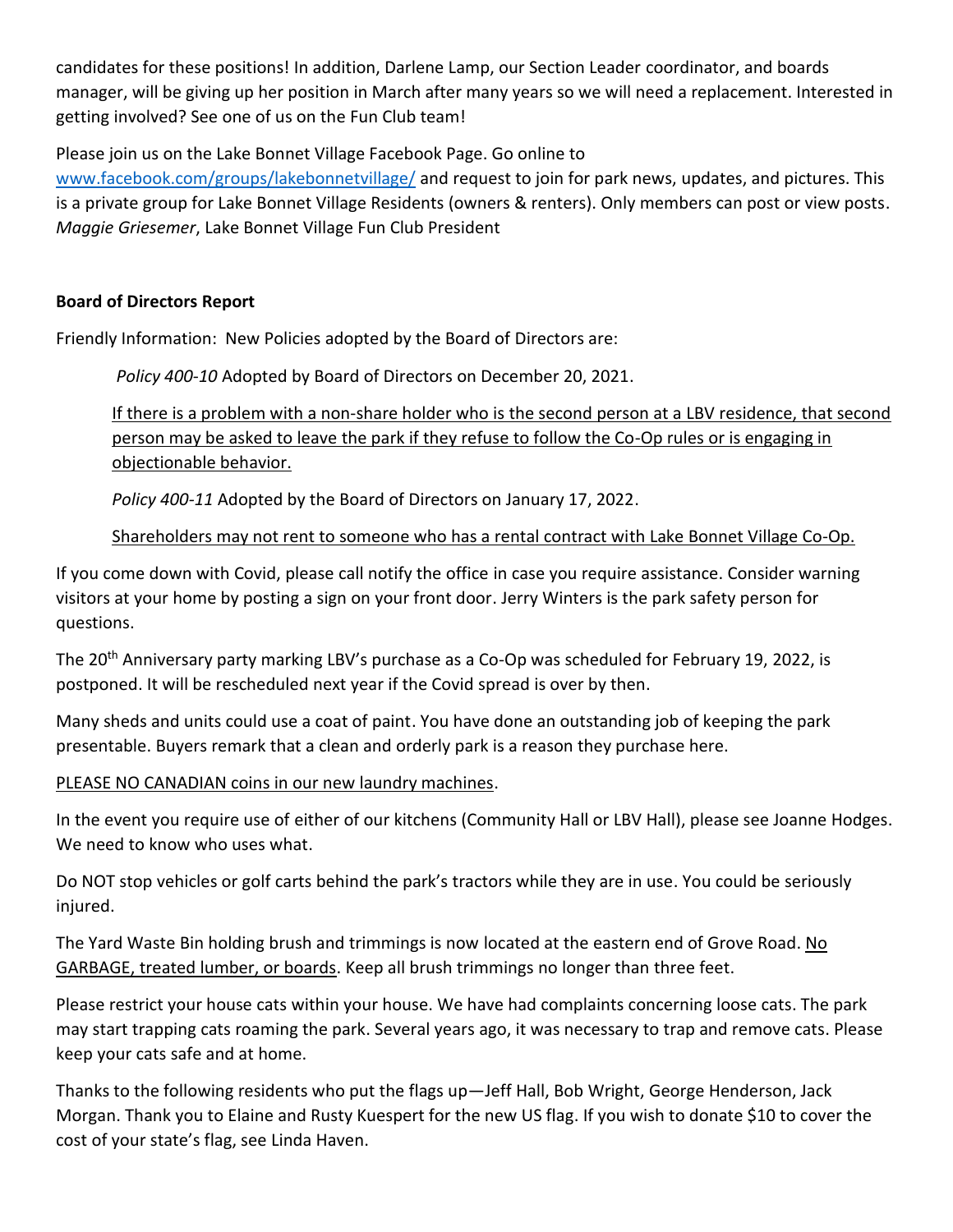A big (Virtual) hug and recognition to the wonderful women in our park, who go unnoticed preparing meals for residents who are ill or in need. These angels of mercy do not seek recognition or rewards. They are highly valued.

Thank you to Ron Weissinger, Ken Doyle, Mel Bezinque and Gary Baasch for the three house that it took to fix the water leak.

Thank you to Mel Bezinque, Gary Baasch and Bud Pattison for the electrical completed on the main pier.

*Byron Townsend*, LBV Co-Op Board President

### **CPR**

Just a reminder, CPR training is Friday, February 11<sup>th</sup>. If you do not remember the time of your training period, call *Jerry Winters* @ 419-349-6069.

### **Line Dancing Classes**

Will begin January 30<sup>th</sup>@ 2PM in LBH. They will be every Sunday thru February and specific Sundays in March  $(6<sup>th</sup>, 20<sup>th</sup>)$ , and 27<sup>th</sup>). Come and learn eight different dances from a DVD (the Cupid Shuffle, Cha Cha Slide, the Wobble, the Two Step line dance, Tush Push, Electric Slide, Cotton-eyed Joe and Footloose). Come join the fun; questions call *Carla Bloss* at 410-456-5351.

### **Spaghetti Dinner**

On 2/1/22 come and enjoy a spaghetti dinner at 5PM in Lake Bonnet Hall. The menu is spaghetti with meat sauce, salad, garlic bread, a cupcake, and a drink. All for only \$10.00; tickets will be available through your section leaders. You may also have 'carry out' and pick up will be at 4PM. Questions, please call *Carla Bloss* at 410-456-5351

### **Ladies Luncheon**

The theme for the luncheon to be held on Wednesday, February 16th is *Lake Bonnet Kentucky Derby*. Our Derby will not focus on the horses but hats! There will be prizes awarded for Most Original, Funniest and Overall Best. Sign up in the Community Clubhouse your intention to attend the luncheon. Wear your 'Sunday Best' and plan on fun. Anyone needing inspiration or assistance in making your 'Derby' hat? Brenda Libby has consented to aid in creating your hat. *Derby Hat Craft Day will be Thursday, February 3<sup>rd</sup> in LBH 10-noon.* Purchase a hat, flowers, beads, brooches, ribbons at a yard sale, local consignment, Goodwill, Michaels, dollar store, etc. Bring your items and glue gun (if you have one) to LBH. You want something small think headband, rigid plastic, or lightweight elastic. You are only limited by your *imagination*. *Teresa Riddle, Jan MacDonald*, co-chairs of Ladies Luncheon.

### **Day Trip**

Information and sign-up sheets are located in the Community Hall for a **Tarpon Springs Day trip** scheduled for Monday, 2/7/22. Currently there are approximately twenty-five participants, and we would like to have 30- 40. If interested sign up ASAP. We do not want to cancel this trip. Questions, call *Teresa Riddle*@ 606-748- 2066.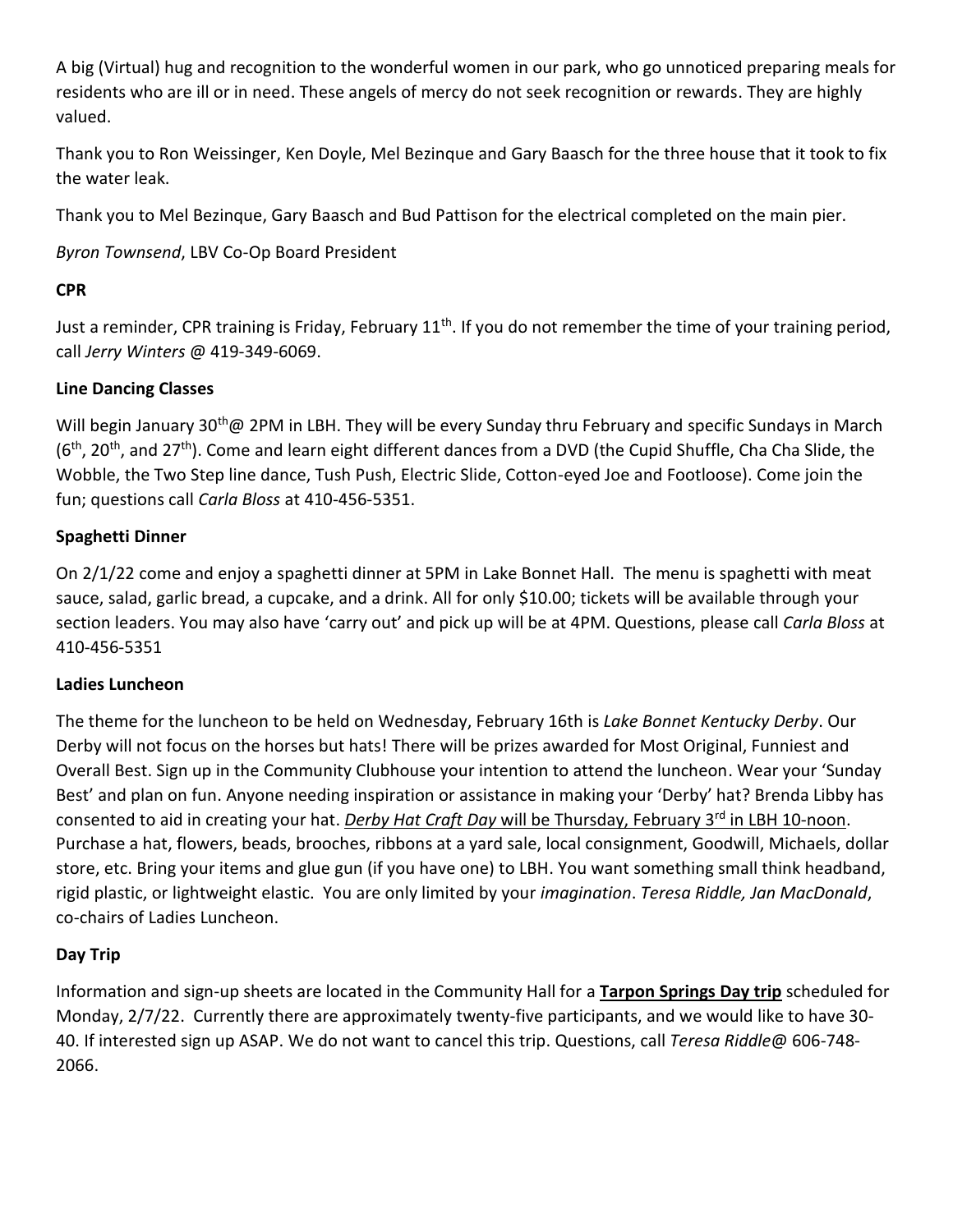### **Valentine's Dance and Basket Raffle**

The dance will be Saturday, February 12<sup>th</sup> in LBH at 7PM. We are collecting donated items for several baskets to be raffled at the dance. Your donations for the baskets can be brought to Teresa Riddle's home at 2702 E Oakwood Dr. Monies raised thru this raffle are returned directly to our Fun Club. Tickets will be sold at events over the next few weeks. We are selling tickets at \$1 or 6/\$5. Suggestions for donations were placed on LBV Facebook page. Keep in mind that the baskets will be mixed and hopefully enjoyed by both men and women. Questions, call *Teresa Riddle* @ 606-748-2066.

### **Super Bowl Party**

The game will be on the BIG screen in LBH. The party starts at 5:30PM, Sunday February 13<sup>th</sup>. There will be a \$5.00/person fee for chili, hot dogs, and drinks. Squares are being sold on a Super Bowl board for \$10.00/square for a chance to win \$125.00 per quarter. The last quarter winner will be on regular score not overtime. Questions, call *Carla Bloss* @ 410-456-5351.

### **2022 Indiana Dinner**

Sunday, February 20, 2022, at 5:30PM at the Community Hall. Our theme is HOOSIER HEARTS. Please bring a covered dish and your table service. As of now tea and lemonade will be provided. Everyone is asked to supply a gift card or money to buy cards. Please bring your gift card or money to *Maxine Miller* or *Mary Warrick*.

### **Taco Dinner**

On 2/22/22 enjoy a taco dinner of 2 tacos, chips and salsa, a cookie, and a drink. Dinner seating will start at 5PM in Lake Bonnet Hall; carry out to be picked up at 4PM. Cost is \$8.00 with tickets being sold by your section leaders. Questions call *Sandy Gorski* at 260-248-7206.

### **LBV 12th Annual Golf Tournament**

Sign -up sheet in the Community Hall for Saturday March 5<sup>th</sup>. 12:15 shotgun, captain's choice at River Greens Golf Course. Dinner to follow at LBV Fire Ring.

### Golf: \$30.00/18 holes with cart

Dinner: \$6.00- Sausage dogs, hot dogs, sides, dessert, and bottled water. Bring a hot dog stick and be willing to share with those that do not have one. We will have a 50-50 drawing (so bring some money, from \$1-\$10).

Sign-up as a single or any team combination of men, ladies, or mix. You do not have to be good to have a good time, come join us hackers. *Vickie Starbuck*, 2729 Elmwood, 765-210-2479 or *Cindy Hathaway*, 2750 Oakwood, 863-257-6136.

### **Coffee and Donuts Speaker Schedule**

February 1<sup>st</sup>---CBD Oil, Debra Votava, 607-382-3417

February 8<sup>th</sup>---Veterans Affairs, Benefits for veterans and spouse.

February 15<sup>th</sup>—Fun Club Meeting

February 22<sup>nd</sup>---Advent Care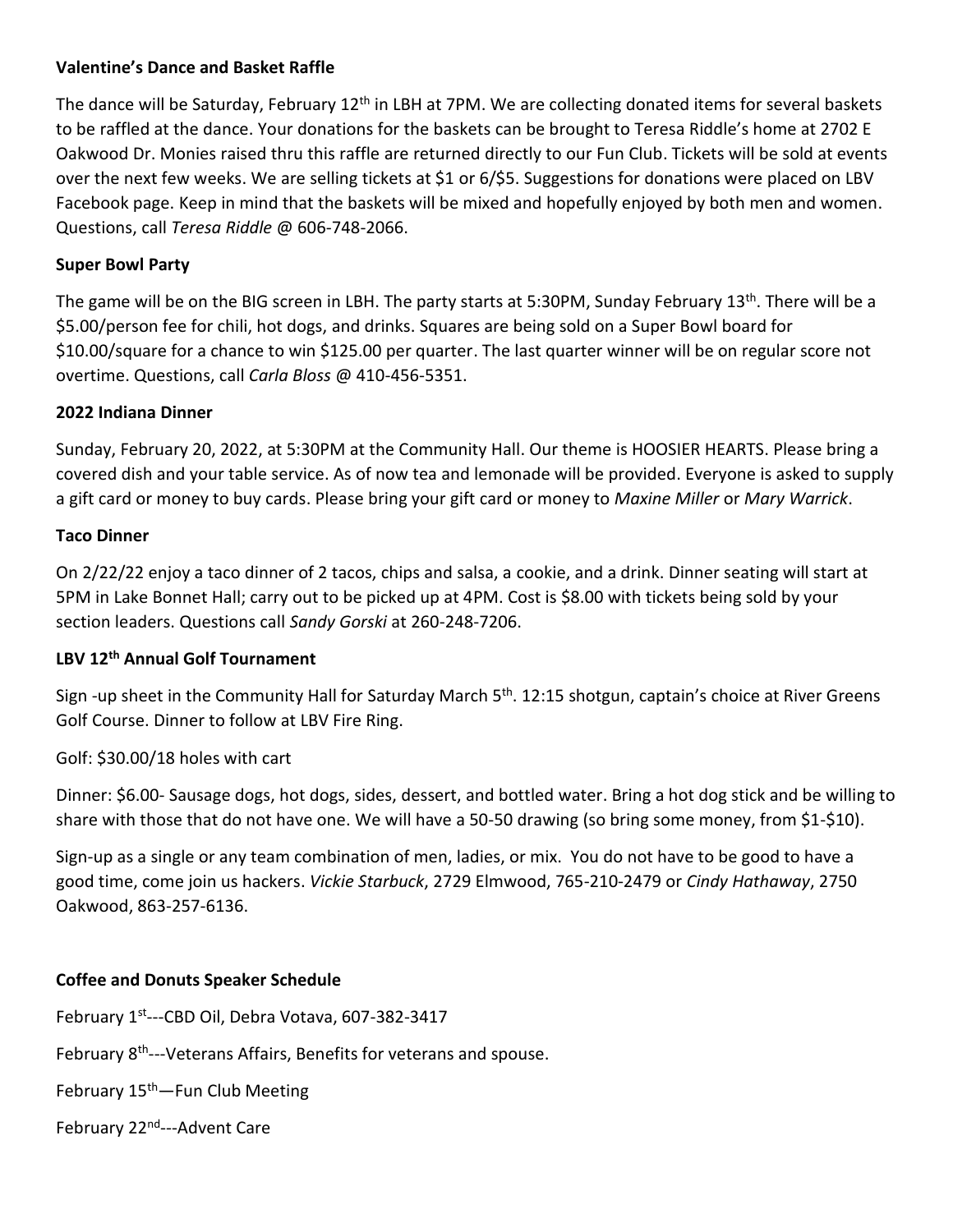### **LBV Ringers Schedule**

| February 3rd           | Thursday | Shine                     | Home | 9am  |
|------------------------|----------|---------------------------|------|------|
| February 10th          | Thursday | <b>Buttonwood</b>         | Away | 9am  |
| February 17th          | Thursday | Suns                      | Away | 9am  |
| February 18th          | Friday   | Reflections               | Home | 10am |
| February 24th          | Thursday | Shine                     | Away | 9am  |
| March 3rd              | Thursday | Buttonwood                | Home | 9am  |
| March 10 <sup>th</sup> | Thursday | <b>Funday at Sunshine</b> |      |      |

### **Activities**

There are still activities that need you and your friends as co-chairs or participants to make our village social calendar complete. We need EVERYONE to help in making our (YOUR) Fun Club successful. It is not a contest to chair an activity that's better than last year or the year before; it's just a social time to have fun and enjoy the people we live with while here. Do not let yourself be intimidated, make new friends, and bring your enthusiasm to the event. Check out the board in the Community Hall. We depend on volunteers for all our events. *Teresa Riddle*, 2nd VP Fun Club, Volunteer Coordinator

### **Sunshine**

During January, eight get well cards and five sympathy cards were sent or delivered personally. Please remember these people in your thoughts and prayers. Cards have been donated by many of our neighbors. This is much appreciated and saves money for our Fun Club. Stamps are then the only purchase charged to our Fun Club for mailings. I deliver any cards necessary during the time I am in residence. I also thank you for keeping me informed on illnesses and deaths.

Longtime, former resident, Jeanne Johnson will be celebrating her 85<sup>th</sup> birthday on February11<sup>th</sup>. She would love to hear from her friends at LBV. Cards can be mailed to Jeanne Johnson, 205 S. Stewart Rd, #224, Mission, TX 78572. *Teresa Riddle*, Sunshine Lady

### **Thank you**

Thank you to everyone for their prayers, cards, and phone calls about Lee Rutan's passing. It meant a great deal to my family and me. Lake Bonnet has been a great place to live. We enjoyed everyone being so friendly. I miss everyone. Thank you, *Doris Rutan, and family*.

### **Chatter**

Please submit any articles for the March Chatter by the 20<sup>th</sup> of February at 2723 E Cedarwood Dr. All articles must have a signature and I request that you include a phone number should a question occur that the editor needs to clarify. There is a box on the planter where your information should be placed. *Linda Cohn*